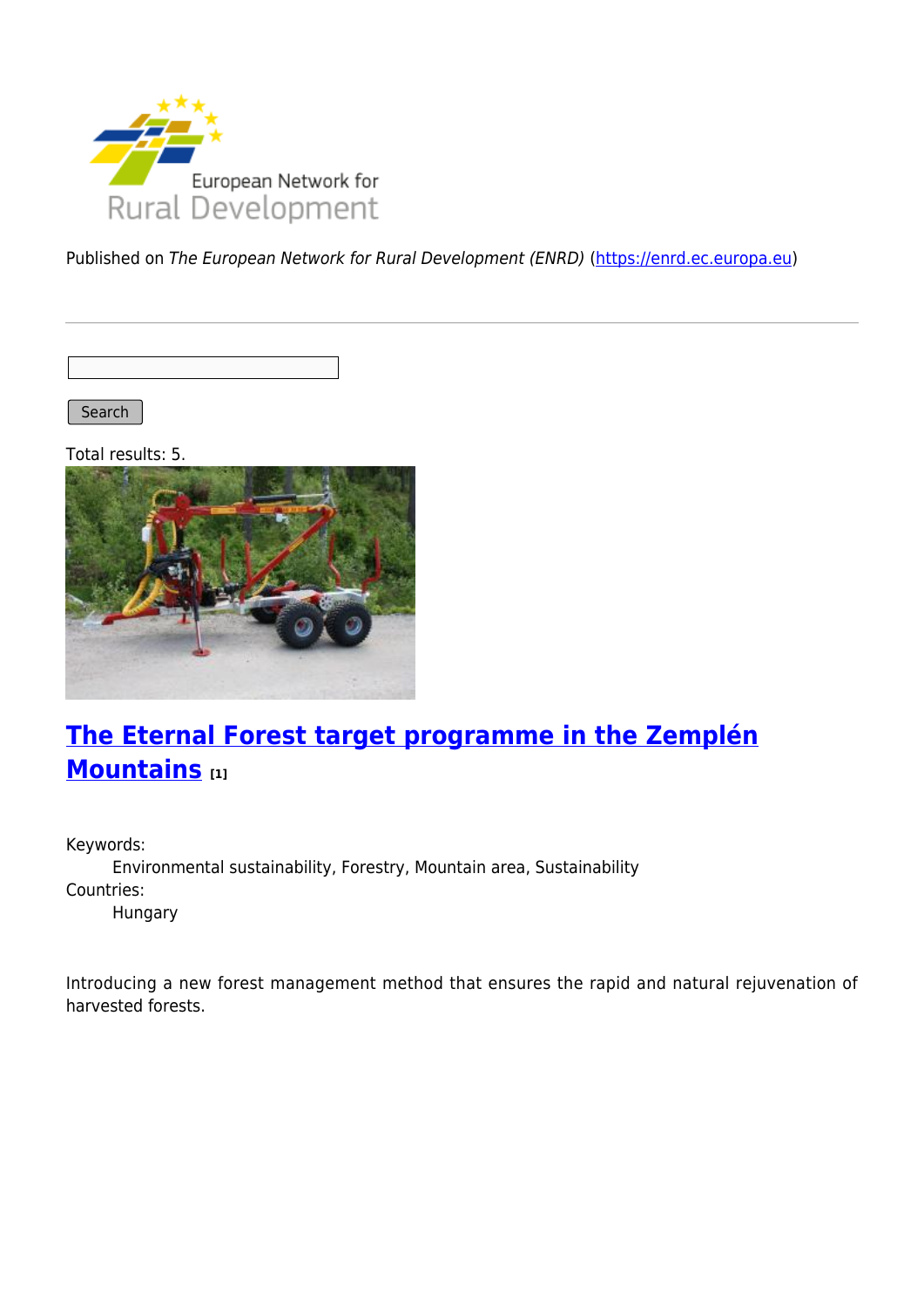

# **[Establishing poplar tree plantations for industrial use in](https://enrd.ec.europa.eu/projects-practice/establishing-poplar-tree-plantations-industrial-use-hungary_en) [Hungary](https://enrd.ec.europa.eu/projects-practice/establishing-poplar-tree-plantations-industrial-use-hungary_en) [2]**

Keywords:

Climate change adaptation, Entrepreneurship, Forestry, Innovation, Renewable energy Countries:

Hungary

Using Rural Development Programme (RDP) support to set up modern poplar plantations in response to the increasing demand from industry for high quality raw materials



## **[Afforestation of agricultural land in Poland](https://enrd.ec.europa.eu/projects-practice/afforestation-agricultural-land-poland_en) [3]**

Keywords: Climate change adaptation, Forestry Countries: Poland

An example of how afforestation allows for the development and maintenance of farm lands where crop cultivation is almost impossible.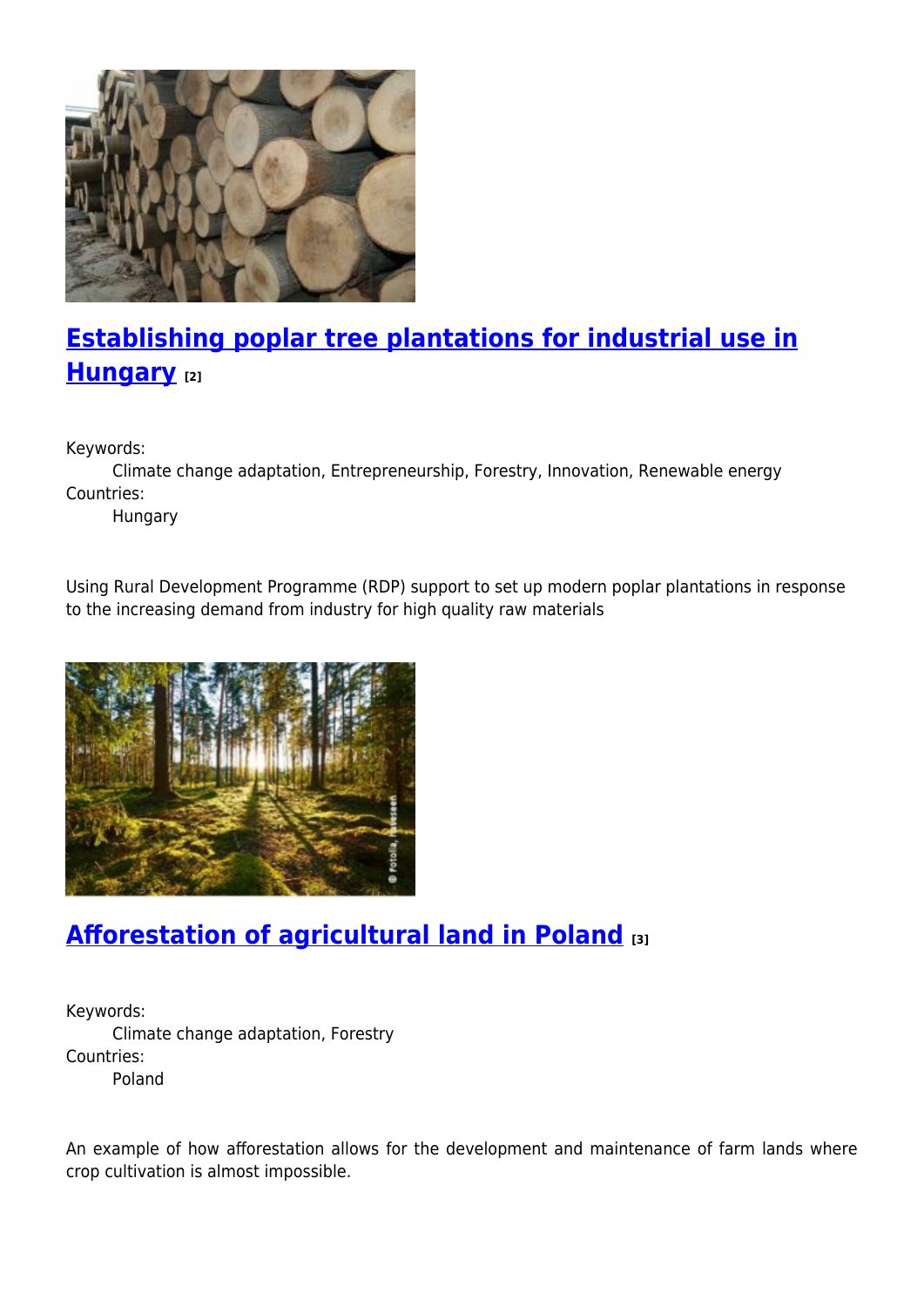

## **[Kowalski Farm - Agri-environment-climate support for](https://enrd.ec.europa.eu/projects-practice/kowalski-farm-agri-environment-climate-support-sustainable-agriculture_en) [sustainable agriculture](https://enrd.ec.europa.eu/projects-practice/kowalski-farm-agri-environment-climate-support-sustainable-agriculture_en) [4]**

Keywords:

Agriculture, Competitiveness, Environmental protection, Environmental sustainability, Rural Inspiration Awards: nominees, Sustainability

Countries:

Poland

Using RDP support to implement a sustainable model of agriculture that combines the production of high quality products and environmental protection. Winning initiative of the 2019 Rural Inspiration Awards in the 'Environment & Climate Action' category.



## **[Anti-flood and fire fighting reservoir Mestske lesy Krupina](https://enrd.ec.europa.eu/projects-practice/anti-flood-and-fire-fighting-reservoir-mestske-lesy-krupina_en) [5]**

Keywords:

Climate change adaptation, Environmental protection, Water management Countries:

Slovakia

The construction of a water reservoir helped combat the more frequent extreme weather events such as heavy rainfall and forest fires due to climate change.